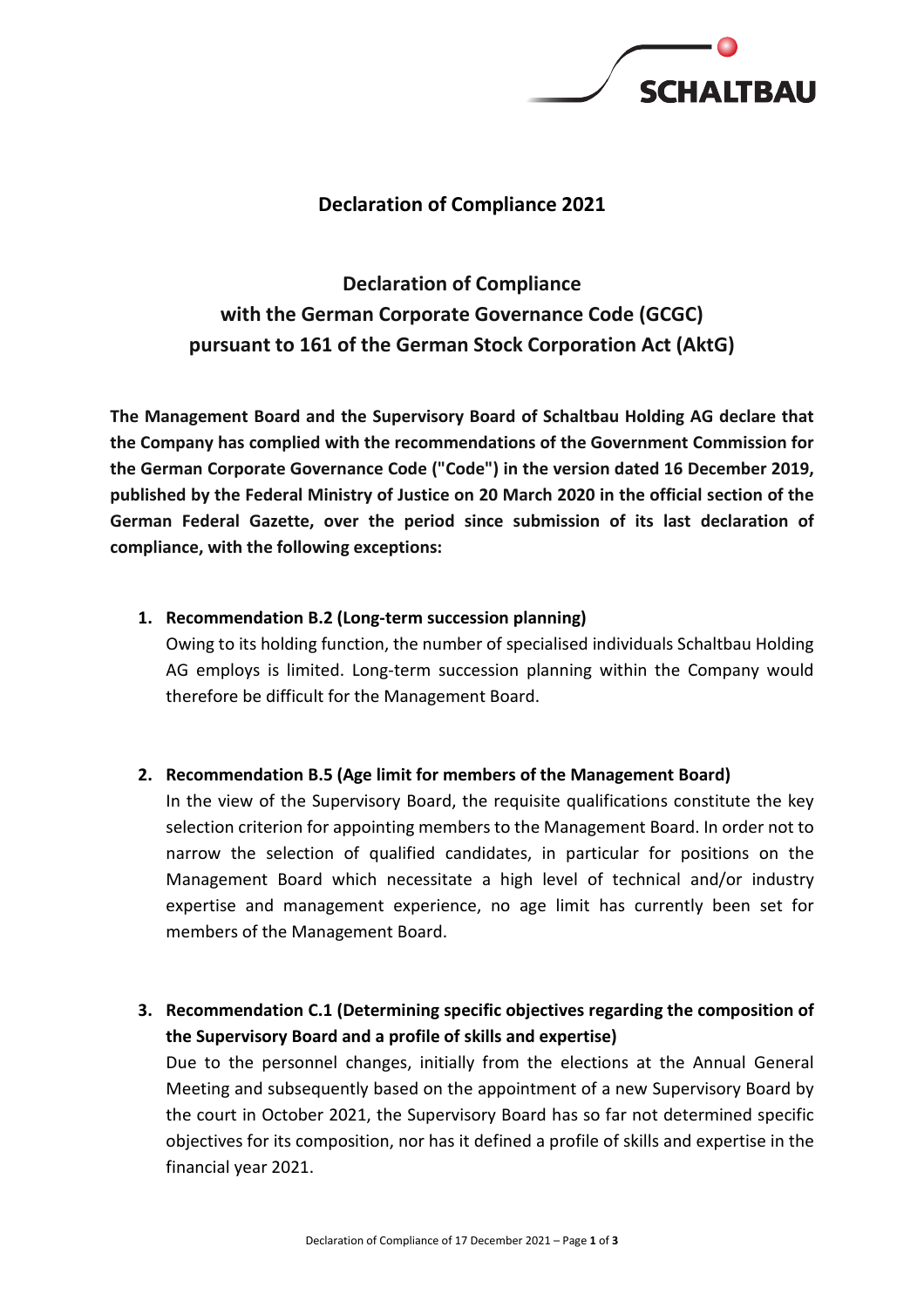

## **4. Recommendation C.2 (Age limit for members of the Supervisory Board)**

Up until 27 May 2021, no age limit had been set for members of the Supervisory Board. On 28 May 2021, the Annual General Meeting approved an age limit of 70 years for members of the Supervisory Board. The age limit was incorporated into the Company's articles of association.

## **5. Recommendation C.14 (Publication of curricula vitae)**

In the context of its invitation to this year's Annual General Meeting, the Company attached the curricula vitae of the candidates to the proposals for the candidates, along with the material activities in addition to the Supervisory Board mandate. The brief curricula vitae of Supervisory Board members have so far not been updated on an annual basis on the website, however. The curricula vitae of the Supervisory Board members in office since 26 October 2021 have been published on the Company's website under the Investor Relations heading.

## **6. Recommendation D.5 (Nomination Committee)**

Up until 25 October 2021, the Supervisory Board had not formed a Nomination Committee exclusively staffed by representatives of the shareholders. At its constituent meeting on 26 October 2021, the incumbent Supervisory Board established a Nomination Committee.

## **7. Recommendation D.12 (Training and professional development measures )**

The Company has so far refrained from disclosing the training and professional development measures of Supervisory Board members in its Supervisory Board report as, in the opinion of the Company, individual training measures do not permit conclusions to be made on the fundamental abilities and knowledge of Supervisory Board members.

**8. Principle 22 (Annual corporate governance statement), Recommendation F.5 (Keeping statements of previous years available on the website)** In view of the Company's delisting on the Regulated Market by the end of 2021, it will no longer be publishing a corporate governance statement for the financial year 2021, nor will it make historical statements and declarations available for a period of five years on its website.